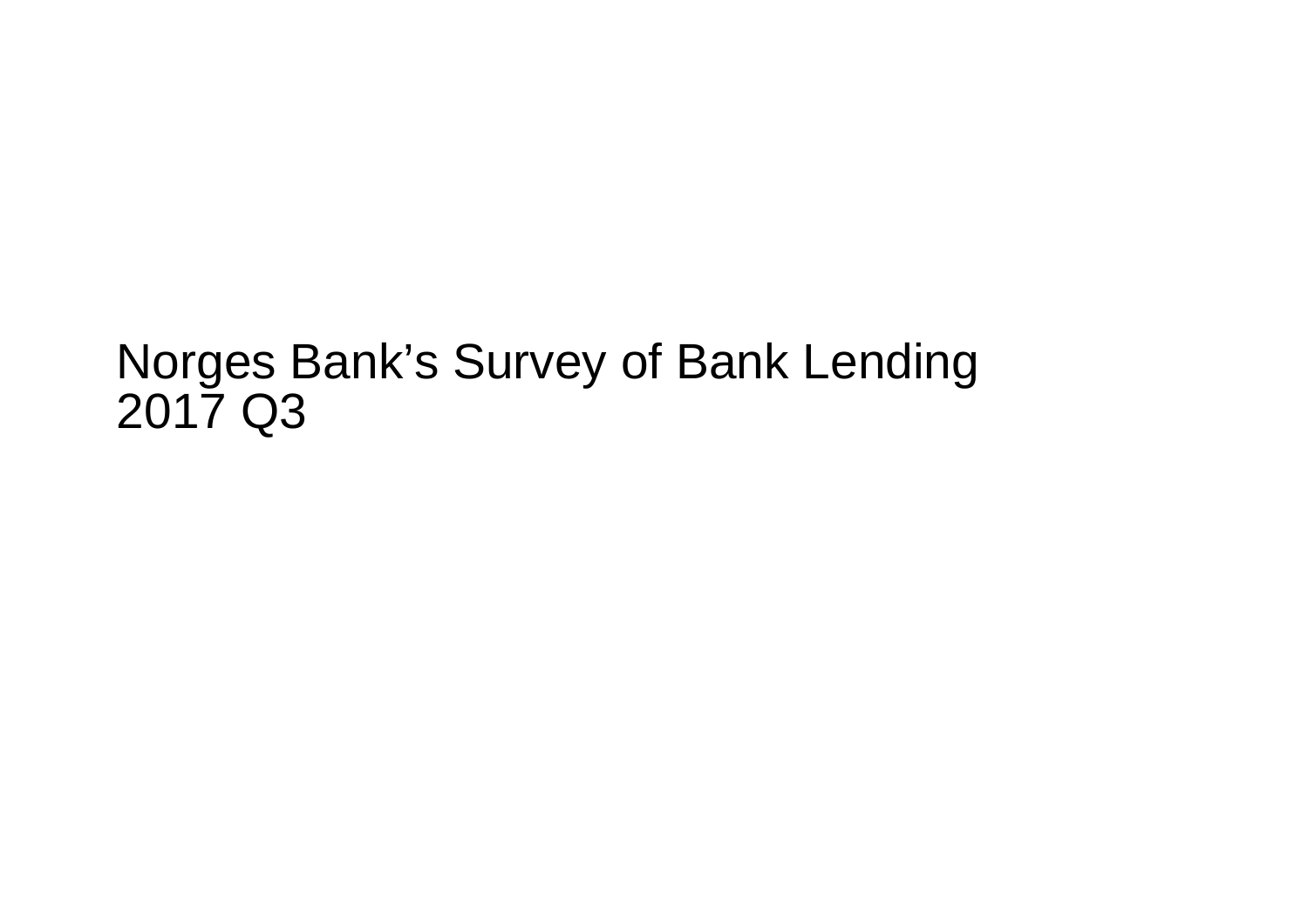Chart 1 Credit demand from households<sup>1</sup> and non-financial enterprises<sup>2</sup>. Change from previous quarter.³ 2007 Q4 - 2017 Q4



<sup>1</sup> Residential mortgages.

² Total credit to non-financial enterprises.

 $3$  2/1 = Up a lot/a little, 0 = Approx. unchanged, -1/-2 = Down a little/a lot.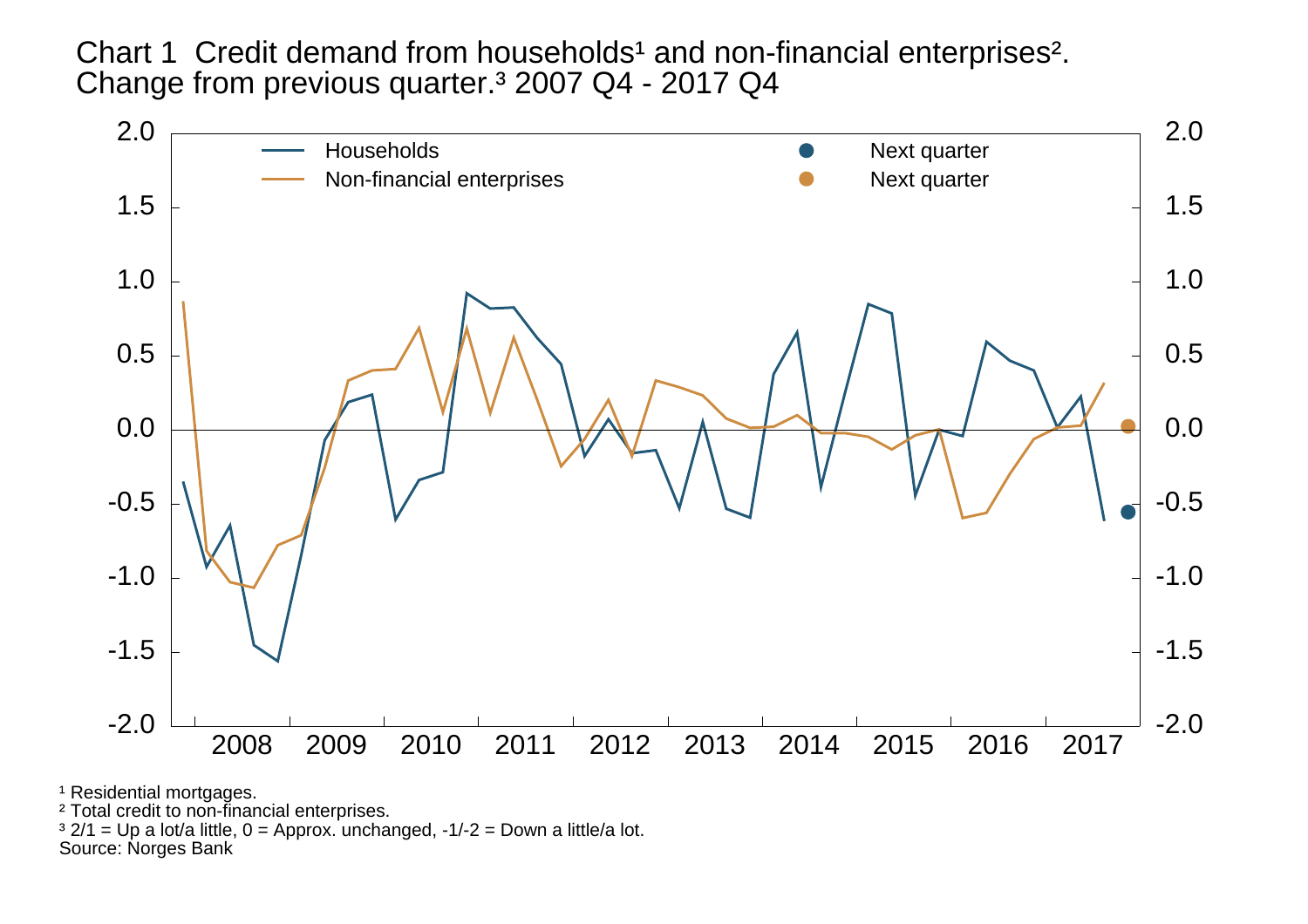Chart 2 Credit standards for households<sup>1</sup> and non-financial enterprises<sup>2</sup>. Change from previous quarter.³ 2007 Q4 - 2017 Q4



<sup>1</sup> Residential mortgages.

² Total credit to non-financial enterprises.

<sup>3</sup> 2/1 = Much/Somewhat easier to obtain credit,

0 = Approx. unchanged, -1/-2 = Somewhat/Much tighter credit standards.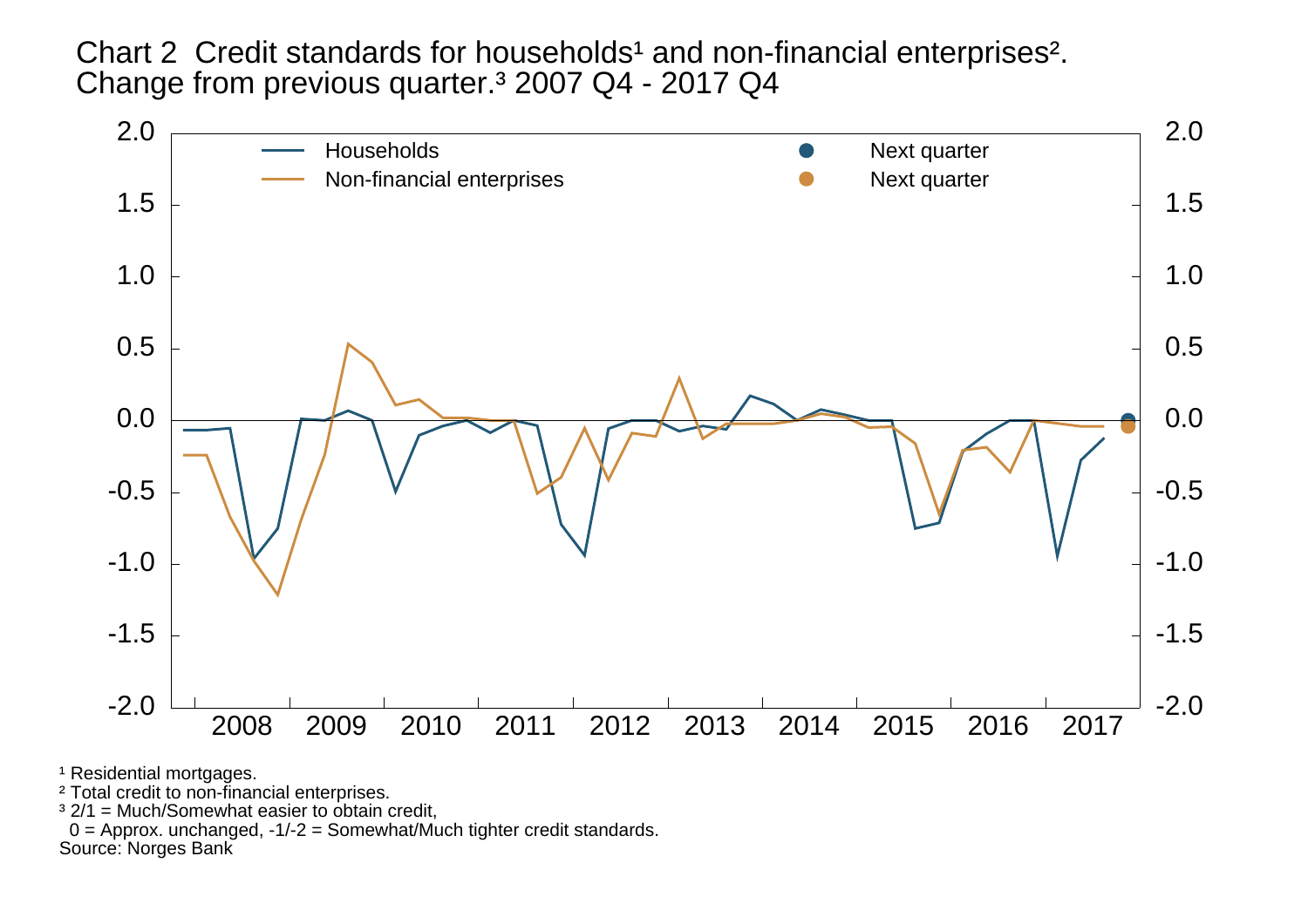Chart 3 Household residential mortgage demand.<sup>1</sup> Change from previous quarter.² 2017 Q2 - 2017 Q4



<sup>1</sup> Blue bars show reported developments for the relevant quarter. Red dots show expected developments, reported the previous quarter.

<sup>2</sup> 2/1 = Up a lot/a little, 0 = Approx. unchanged, -1/-2 = Down a little/a lot.<br><sup>3</sup> Aggregate demand refers to the sum of demand for first-home mortgages, fixed-rate mortgages and all other residential mortgages (the latter is the largest component).Source: Norges Bank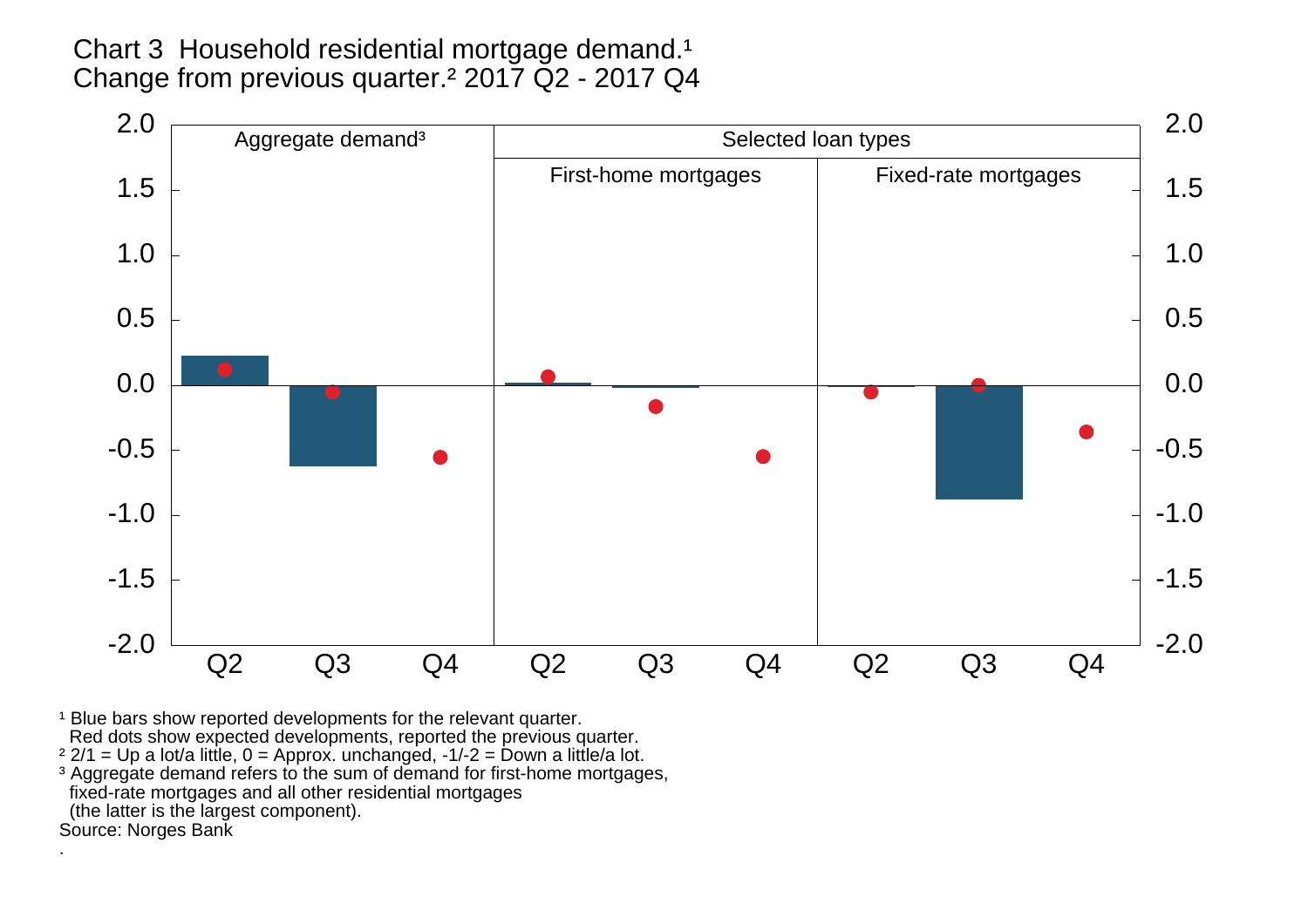Chart 4 Credit standards for households.<sup>1</sup> Change from previous quarter.² 2017 Q2 - 2017 Q4



<sup>1</sup> Blue bars show reported developments for the relevant quarter. Red dots show expected developments, reported the previous quarter.<br><sup>2</sup> 2/1 = Much/Somewhat easier to obtain credit,

0 = Approx. unchanged, -1/-2 = Somewhat/Much tighter credit standards.

<sup>3</sup> Overall credit standards refers to credit standards for first-home mortgages and all other residential mortgages (the latter is the largest component).Source: Norges Bank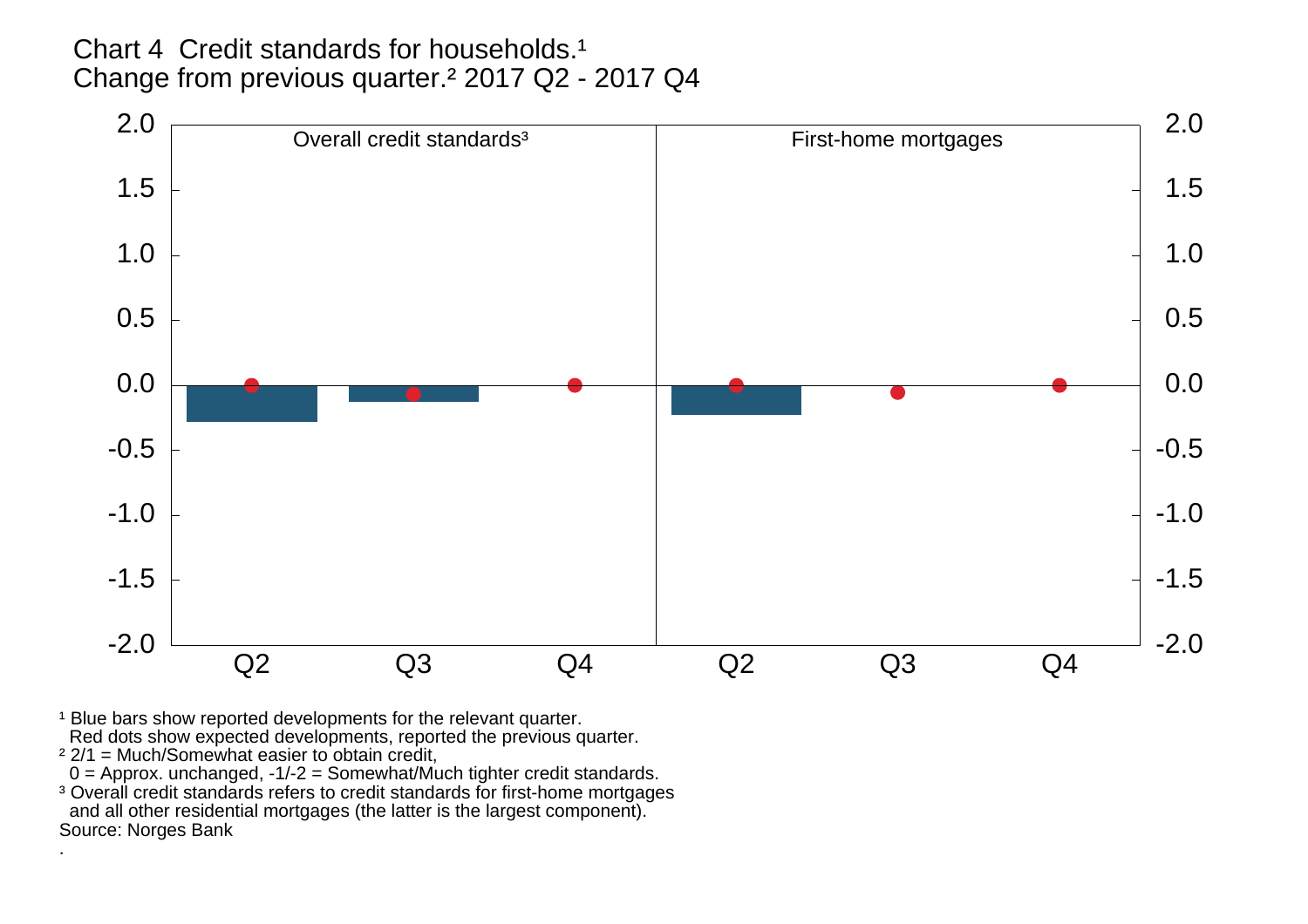## Chart 5 Factors affecting credit standards.<sup>1</sup> Change from previous quarter.² 2017 Q2 - 2017 Q4



<sup>1</sup> Blue bars show reported developments for the relevant quarter.

Red dots show expected developments, reported the previous quarter.

 $22/1$  = Much/Somewhat easier to obtain credit,

 0 = Approx. unchanged, -1/-2 = Somewhat/Much tighter credit standards.Source: Norges Bank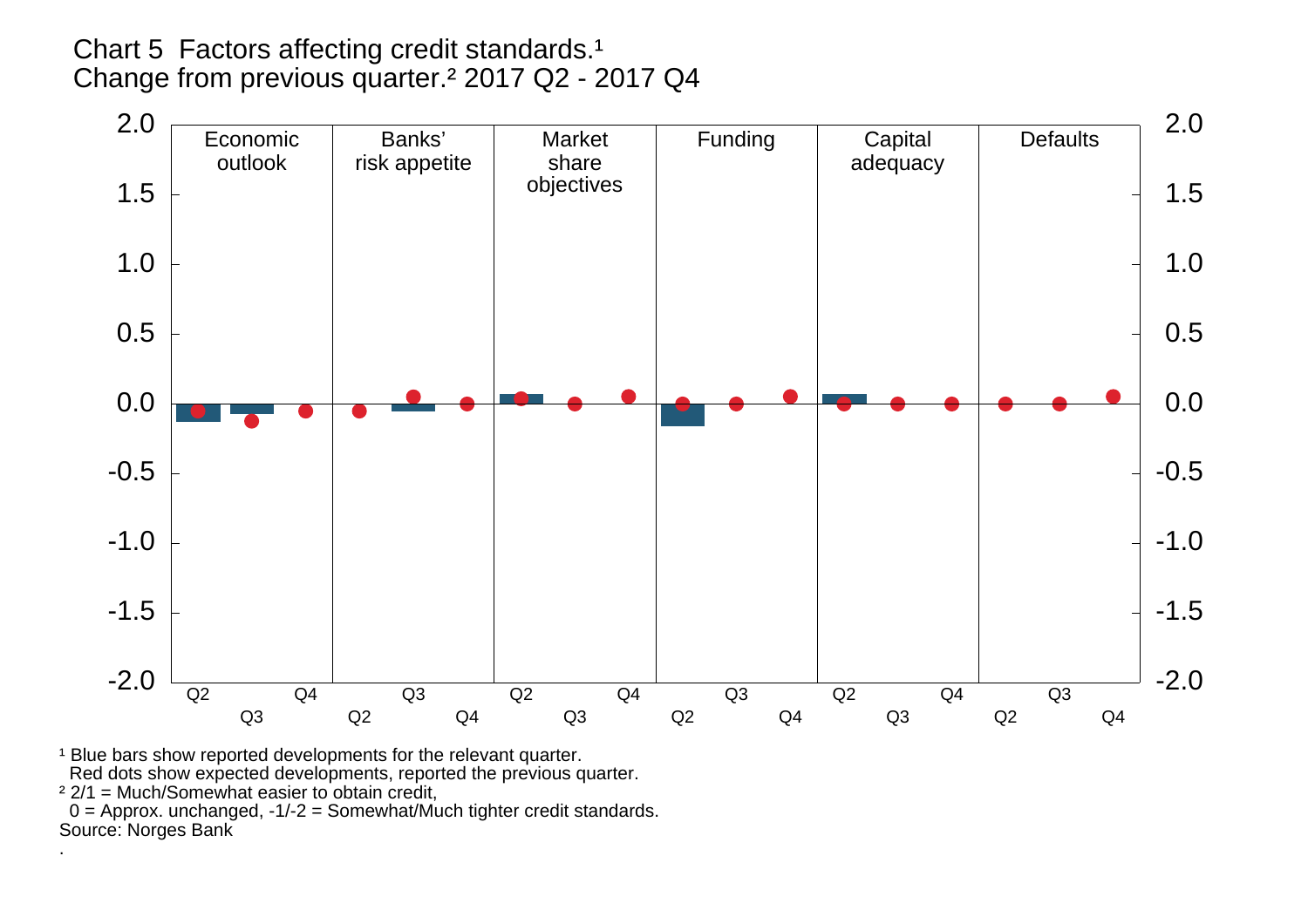Chart 6 Factors affecting credit standards for households.<sup>1</sup> Change from previous quarter.² 2007 Q4 - 2017 Q3



<sup>1</sup> Total response in a quarter from all banks for all six factors. If all banks responded "much easier to obtain credit" on all factors, the resulting figure would be 12.

² 2/1 = Much/Somewhat easier to obtain credit,

 0 = Approx. unchanged, -1/-2 = Somewhat/Much tighter credit standards.Source: Norges Bank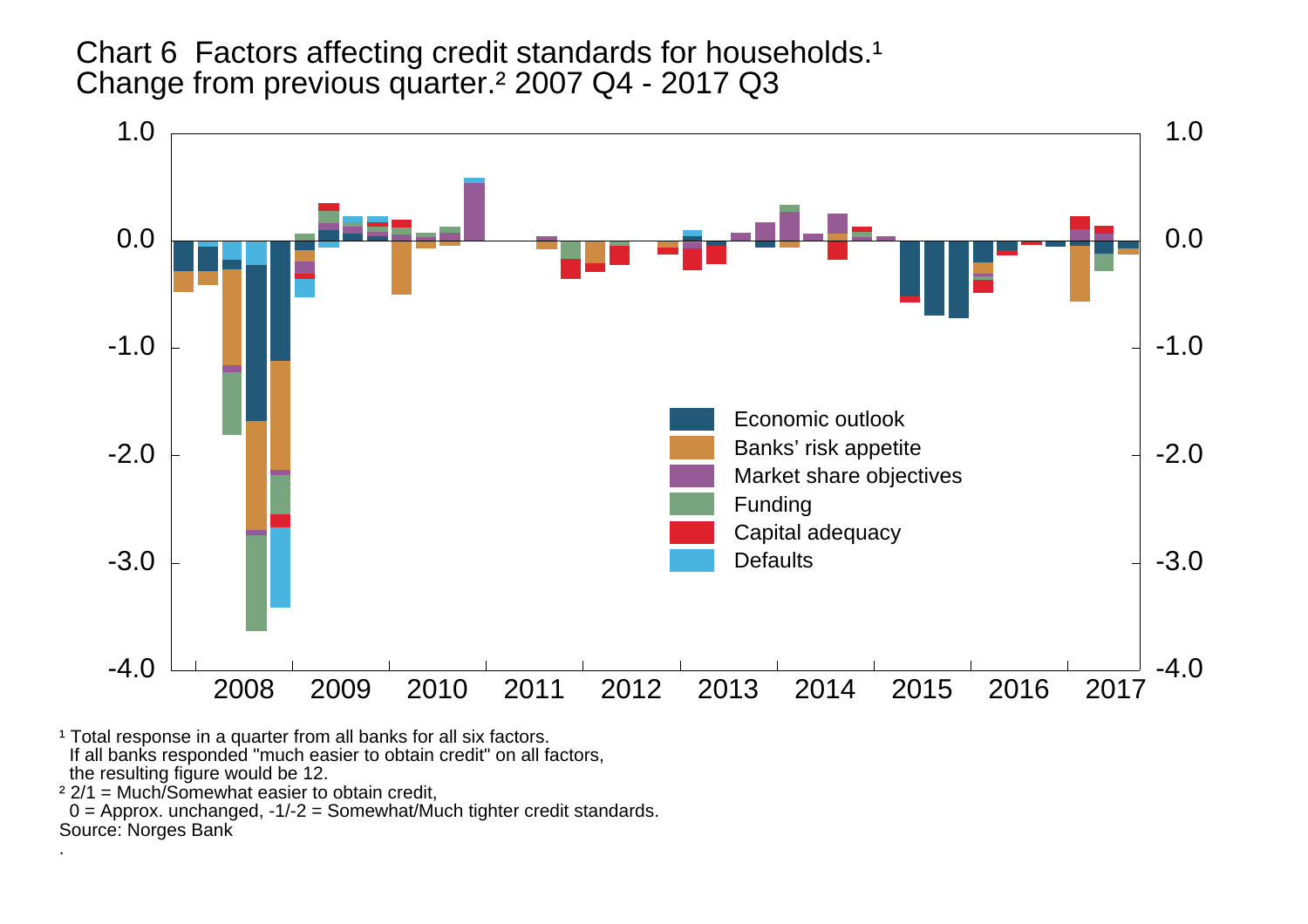Chart 7 Loan conditions for households.<sup>1</sup> Change from previous quarter.² 2017 Q2 - 2017 Q4

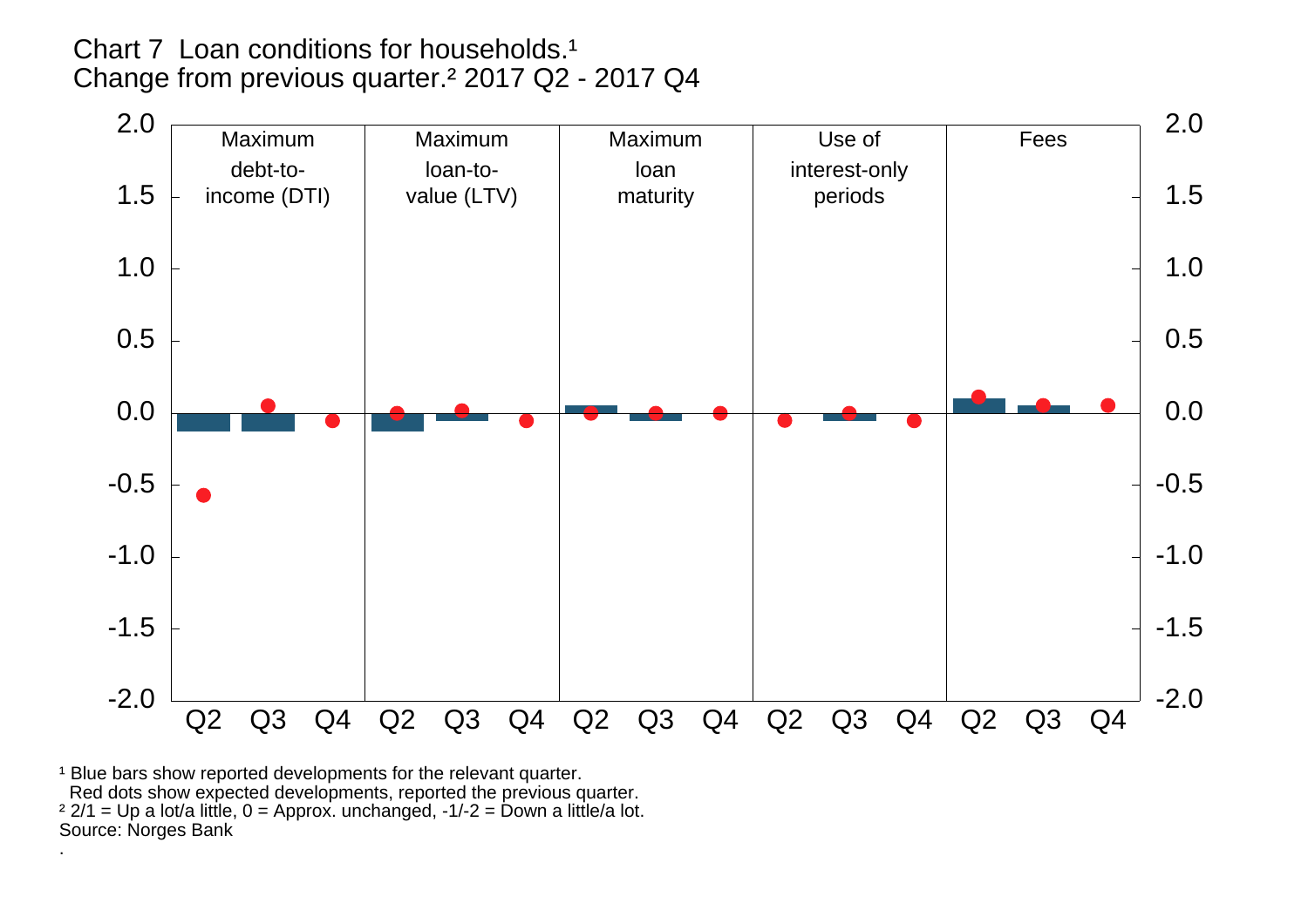Chart 8 Loan conditions for households.<sup>1</sup> Change from previous quarter.² 2007 Q4 - 2017 Q3



<sup>1</sup> Total response in a quarter from all banks for all six factors.<br>If all banks responded "much easier to obtain credit" on all factors, the resulting figure would be 10.

² 2/1 = Up a lot/a little, 0 = Approx. unchanged, -1/-2 = Down a little/a lot.

<sup>3</sup> As higher fees make it harder to obtain credit,

the fee series has been negativised.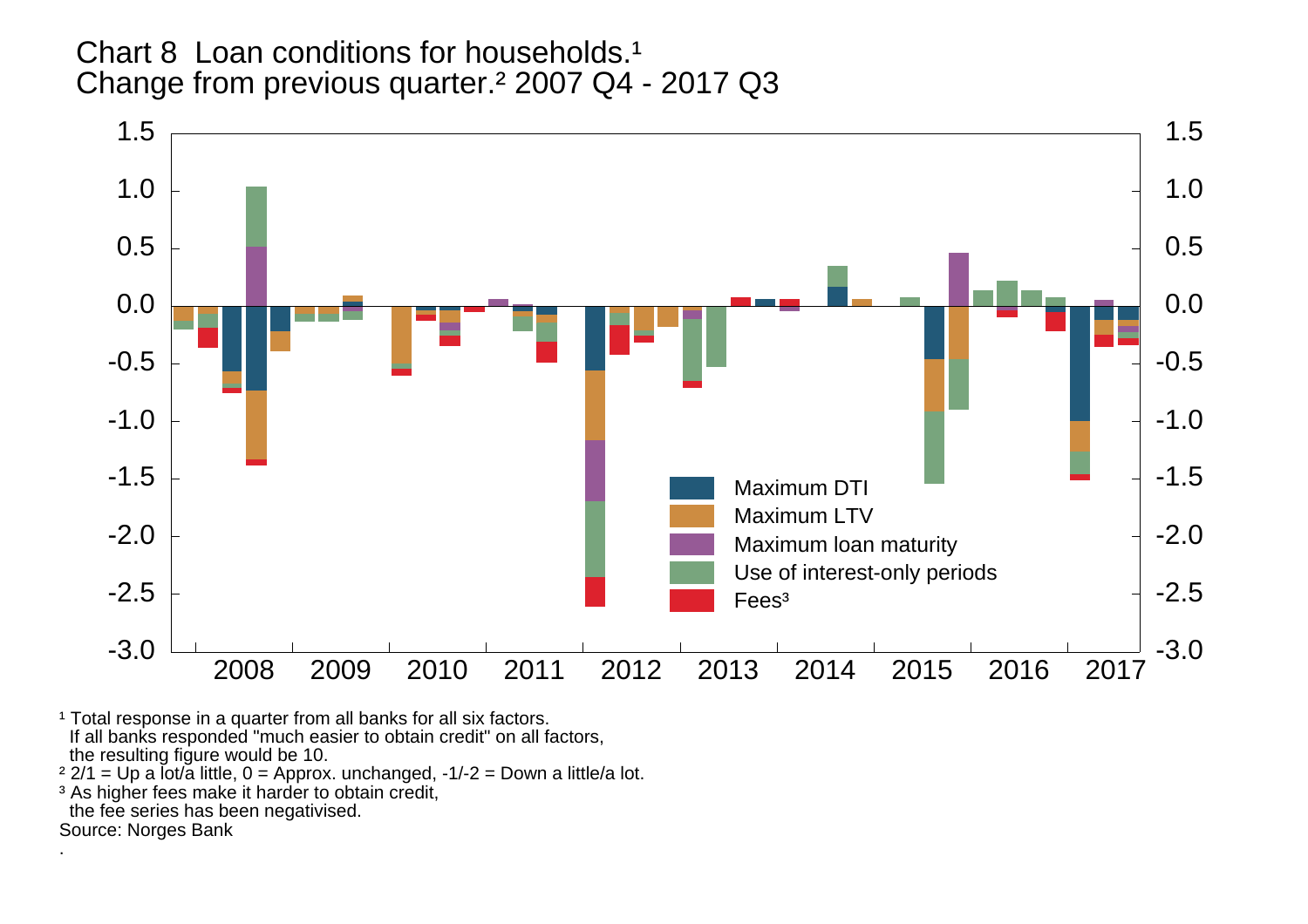Chart 9 Lending rates and lending margins.<sup>1</sup> Lending to households. Change from previous quarter.² 2017 Q2 - 2017 Q4

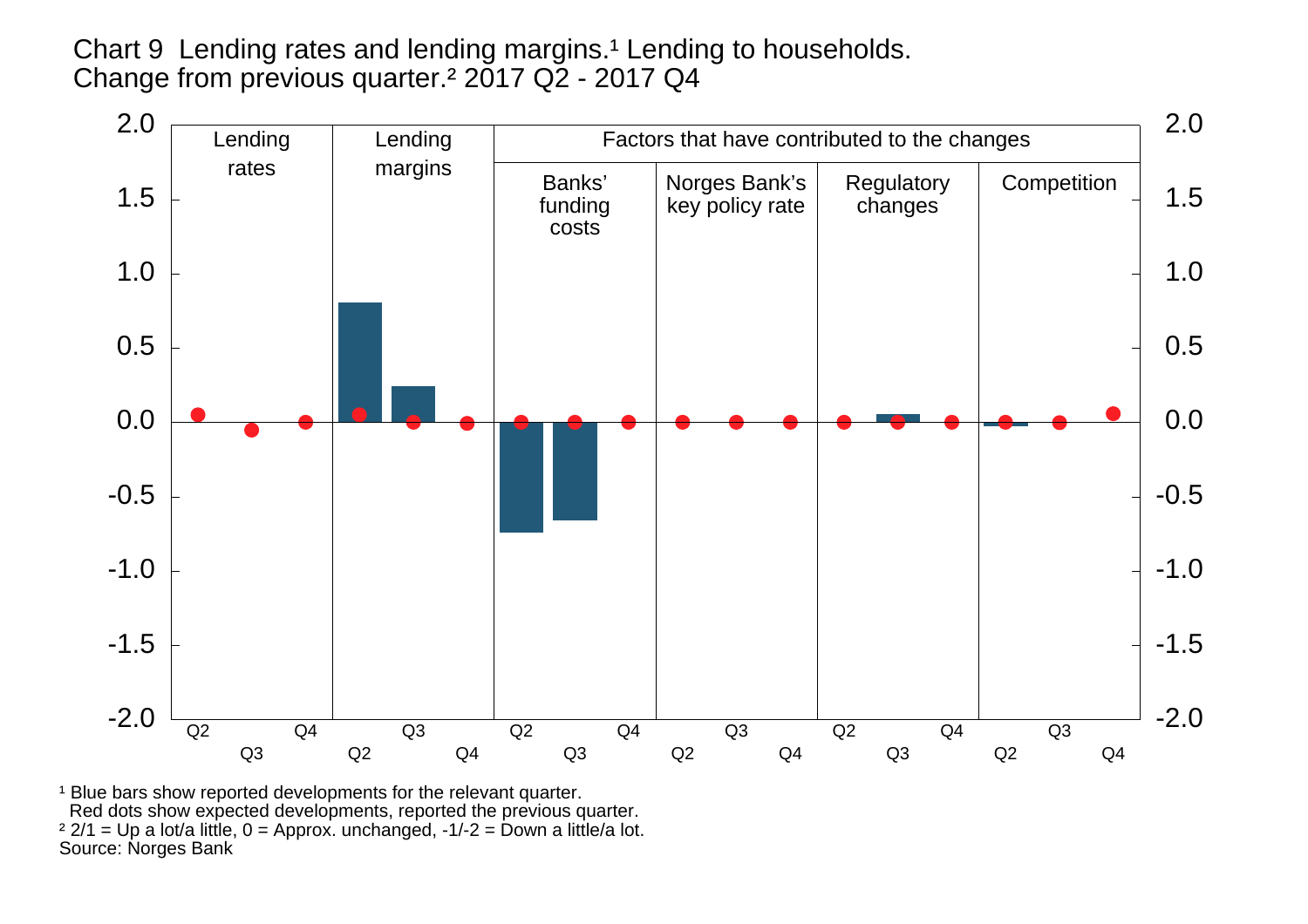Chart 10 Margin on total residential mortgage loans to households.<sup>1</sup> Change from previous quarter.<sup>3</sup> 2007 Q4 - 2017 Q4



<sup>1</sup> The blue line shows reported developments in the relevant quarter. The blue dot shows expected developments for the next quarter. ² 2/1 = Up a lot/a little, 0 = Approx. unchanged, -1/-2 = Down a little/a lot.Source: Norges Bank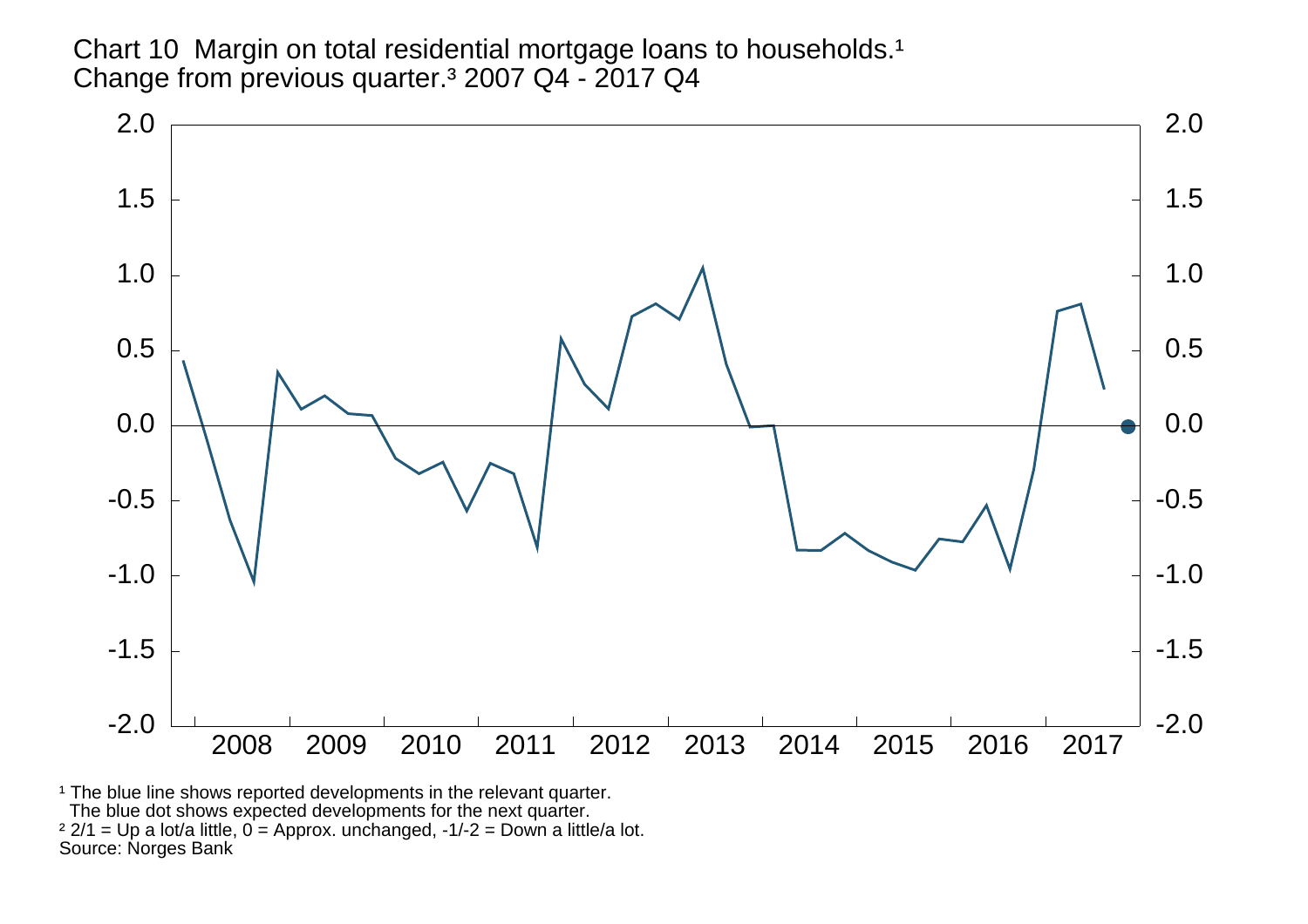Chart 11 Credit demand from non-financial enterprises.<sup>1</sup> Change from previous quarter.² 2017 Q2 - 2017 Q4



<sup>1</sup> Blue bars show reported developments for the relevant quarter. Red dots show expected developments, reported the previous quarter.<br><sup>2</sup> 2/1 = Up a lot/a little, 0 = Approx. unchanged, -1/-2 = Down a little/a lot. Source: Norges Bank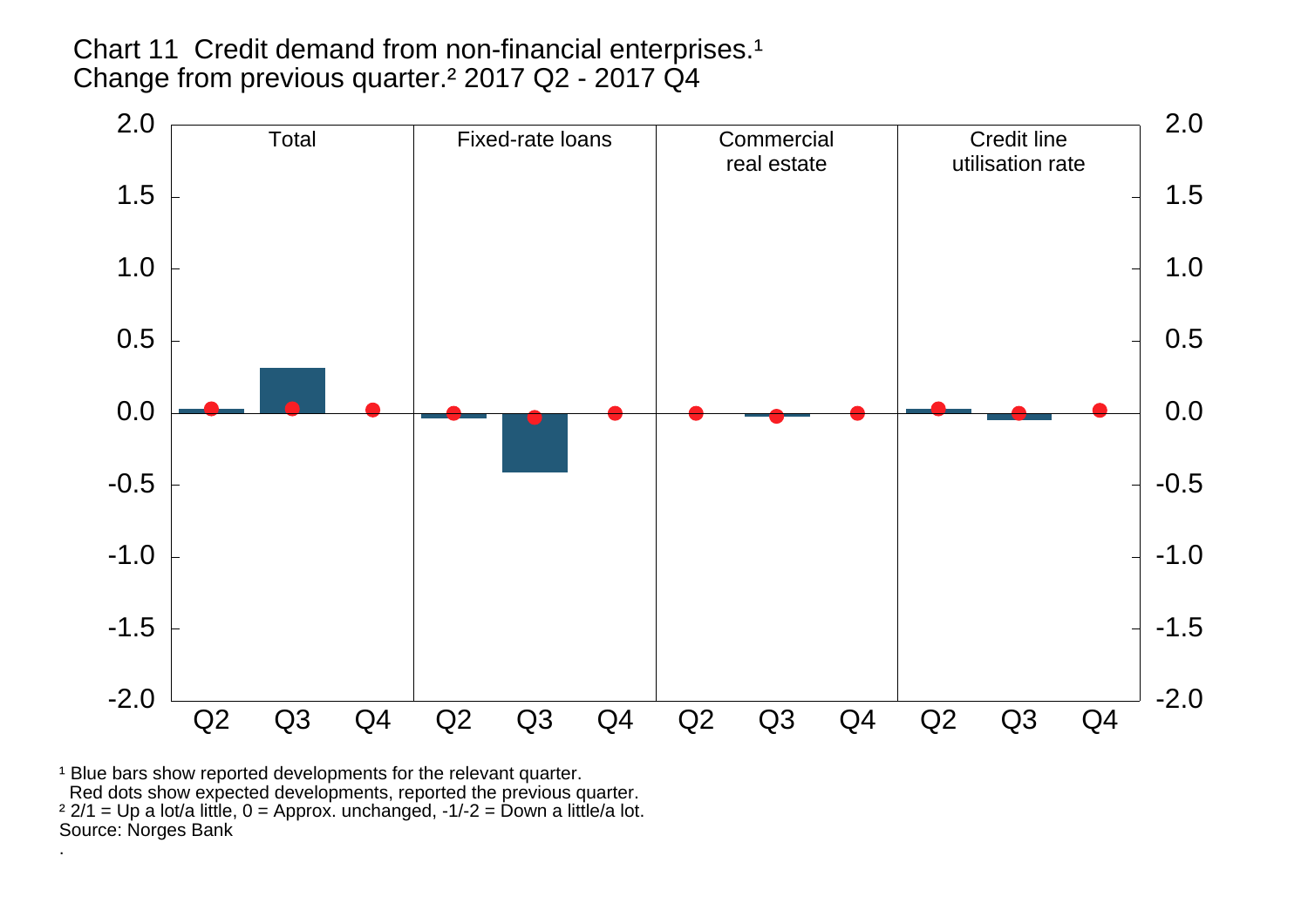Chart 12 Credit standards for non-financial enterprises.<sup>1</sup> Change from previous quarter.² 2017 Q2 - 2017 Q4



<sup>1</sup> Blue bars show reported developments for the relevant quarter.

Red dots show expected developments, reported the previous quarter.

² 2 = Much easier to get loans, 1 = Somewhat easier to get loans, 0 = Approx. unchanged, -1 = Somewhat tighter credit standards, -2 = Much tighter credit standards.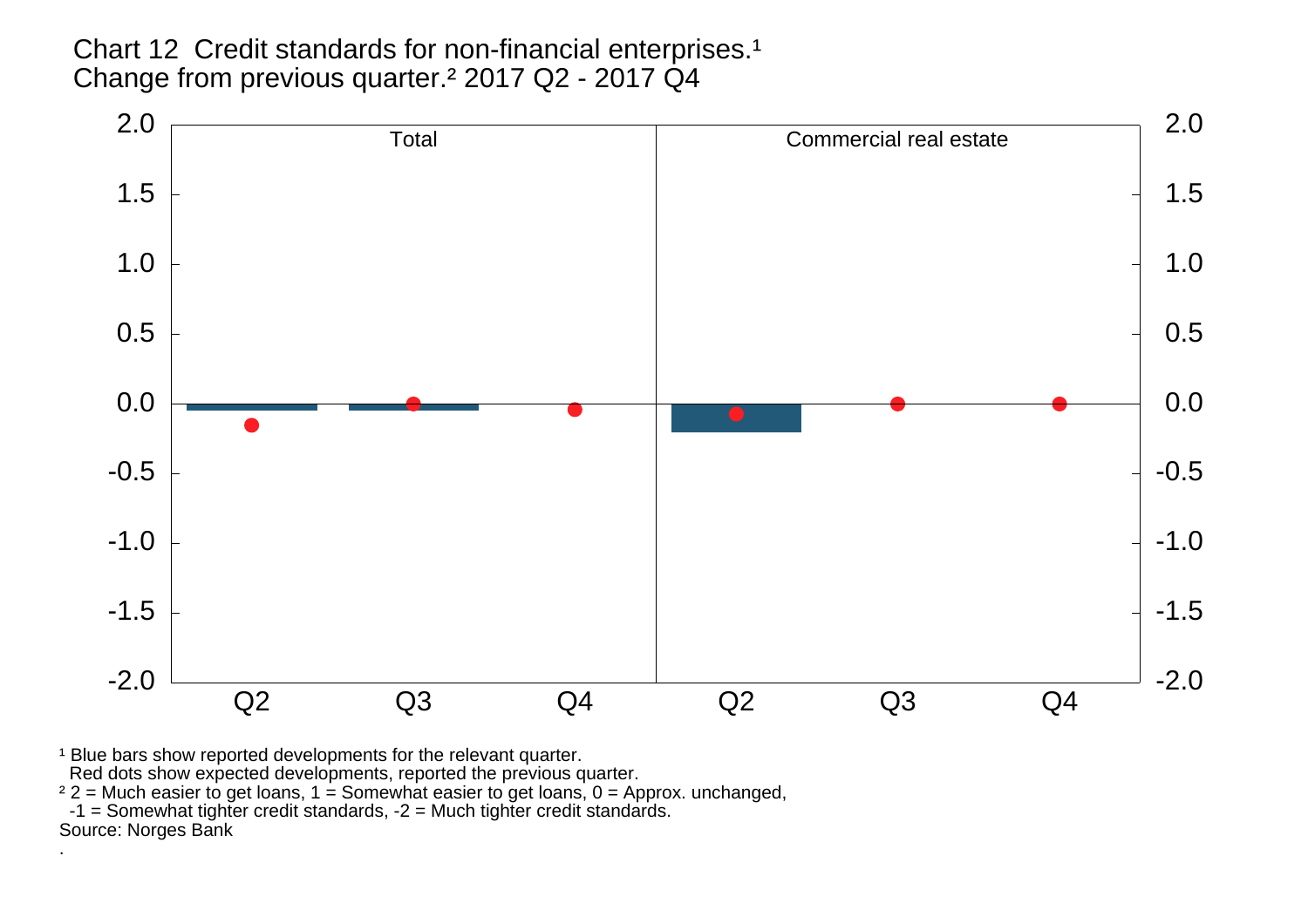Chart 13 Factors affecting credit standards for non-financial enterprises.<sup>1</sup> Change from previous quarter.<sup>2</sup> 2017 Q2 - 2017 Q4



<sup>1</sup> Blue bars show reported developments for the relevant quarter. Red dots show expected developments, reported the previous quarter. $22/1$  = Much/Somewhat easier to obtain credit,  $0$  = Approx. unchanged, -1/-2 = Somewhat/Much tighter credit standards.Source: Norges Bank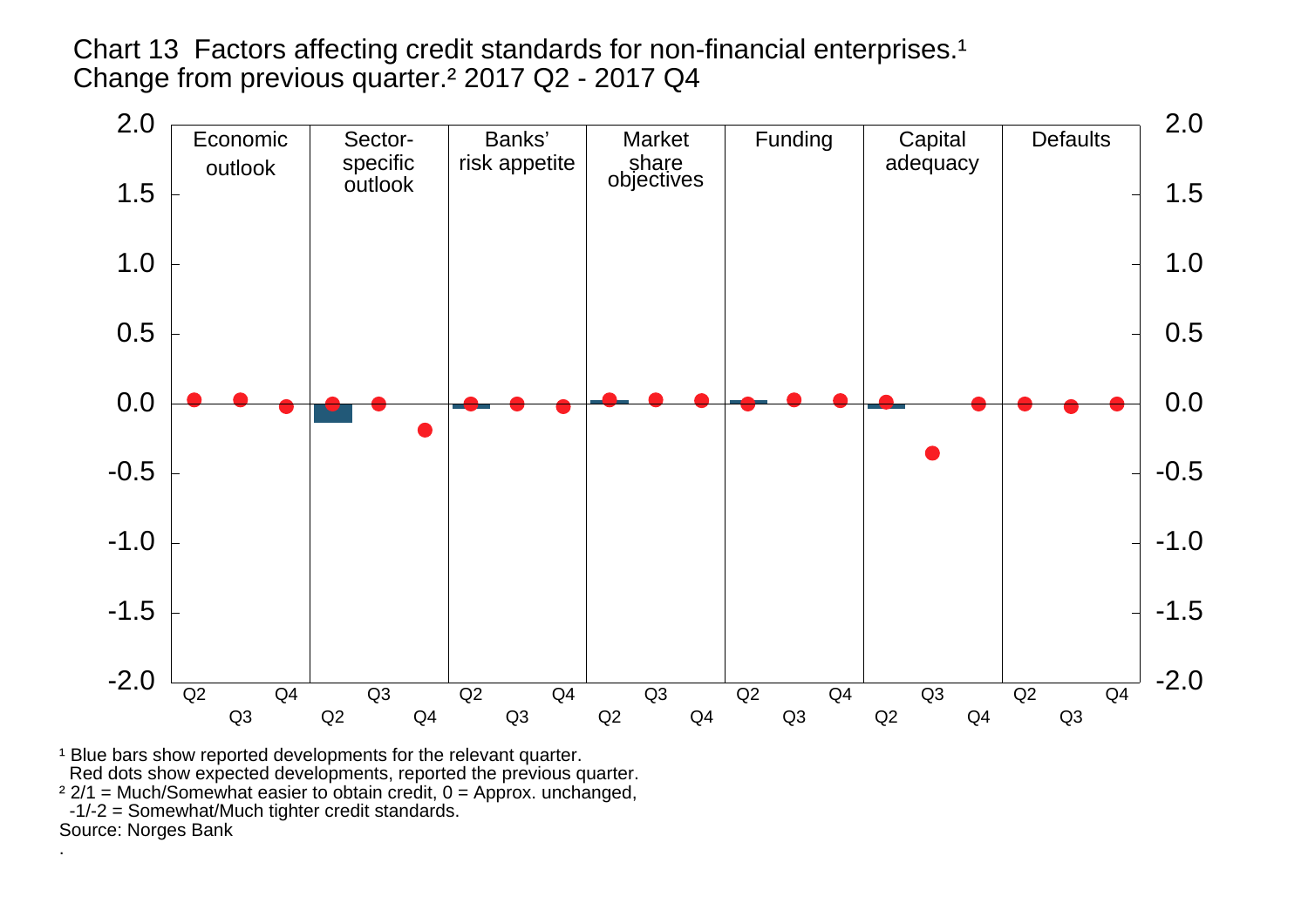Chart 14 Factors affecting credit standards for non-financial enterprises.<sup>1</sup> Change from previous quarter.² 2007 Q4 - 2017 Q3



<sup>1</sup> Total response in a quarter from all banks for all six factors. If all banks responded "much easier to obtain credit" on all factors, the resulting figure would be 14.

² 2/1 = Much/Somewhat easier to obtain credit,

 0 = Approx. unchanged, -1/-2 = Somewhat/Much tighter credit standards.Source: Norges Bank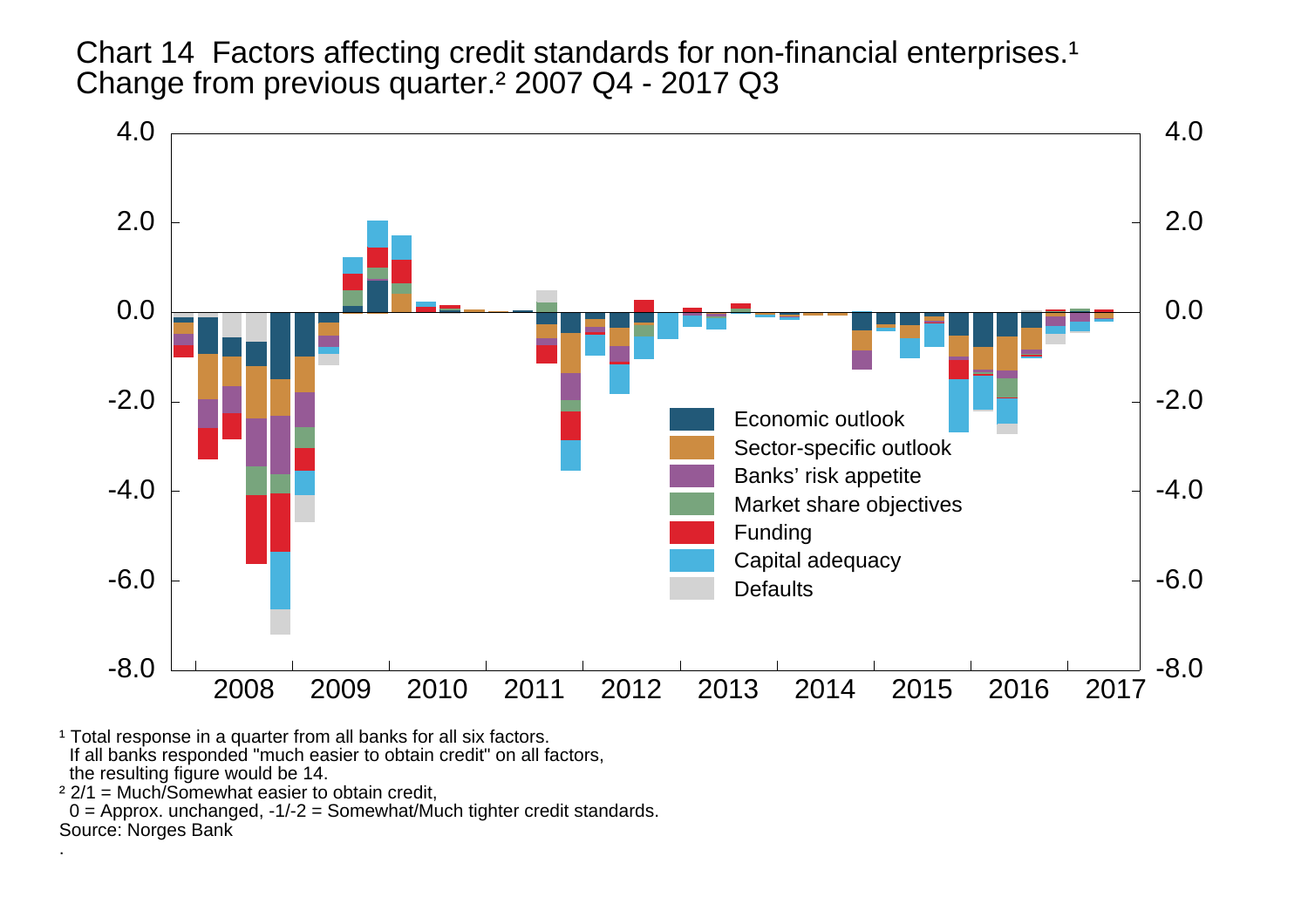Chart 15 Loan conditions for non-financial enterprises.<sup>1</sup> Change from previous quarter.² 2017 Q2 - 2017 Q4

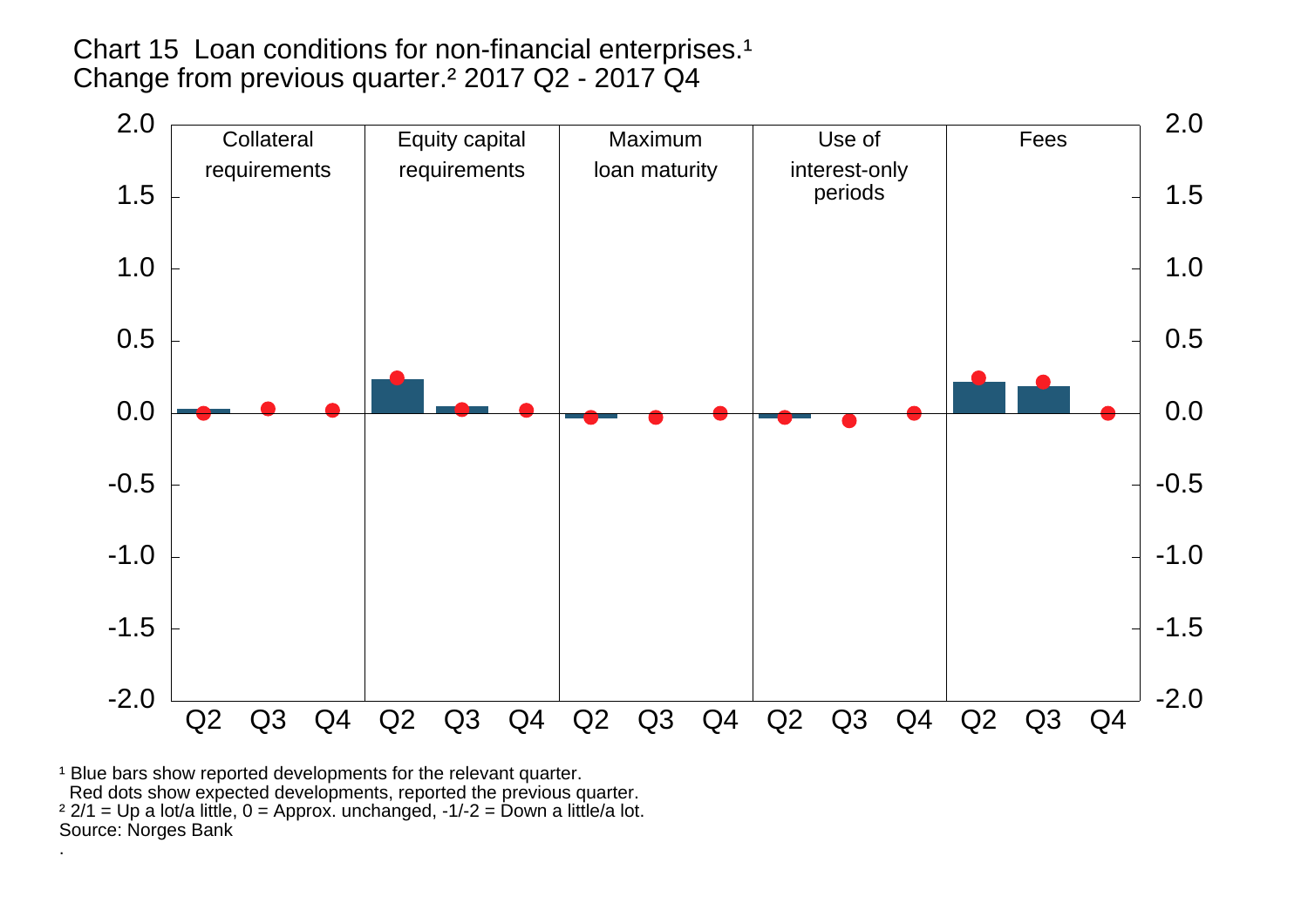Chart 16 Loan conditions for non-financial enterprises.<sup>1</sup> Change from previous quarter.² 2007 Q4 - 2017 Q3



<sup>1</sup> Total response in a quarter from all banks for all six factors. If all banks responded "much easier to obtain credit" on all factors, the resulting figure would be 10.

² 2/1 = Up a lot/a little, 0 = Approx. unchanged, -1/-2 = Down a little/a lot.

<sup>3</sup> As an increase in the <sup>3</sup>-series makes it harder to obtain credit,

these series have been negativised.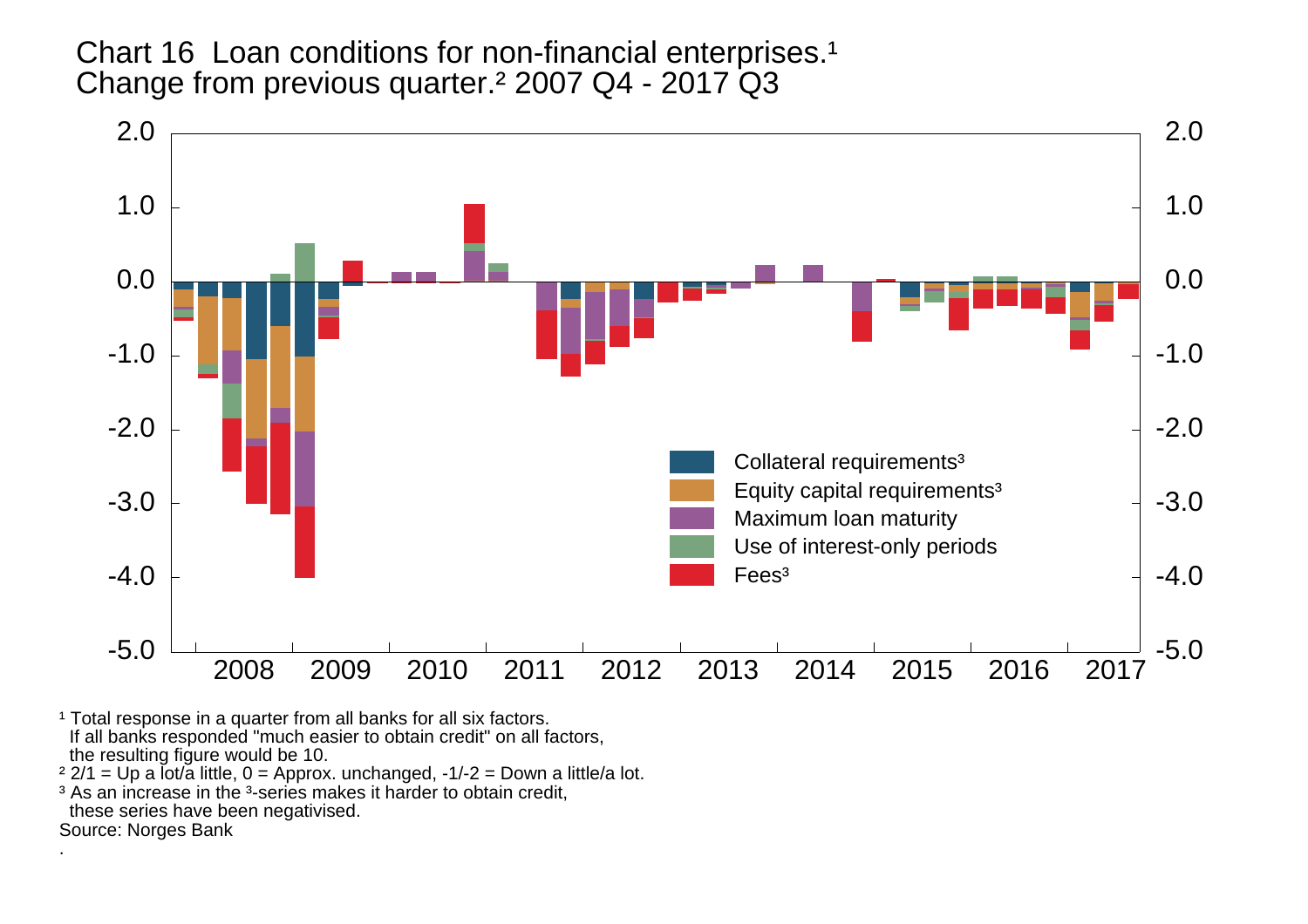Chart 17 Lending rates and lending margins.<sup>1</sup> Loans to non-financial enterprises. Change from previous quarter.² 2017 Q2 - 2017 Q4